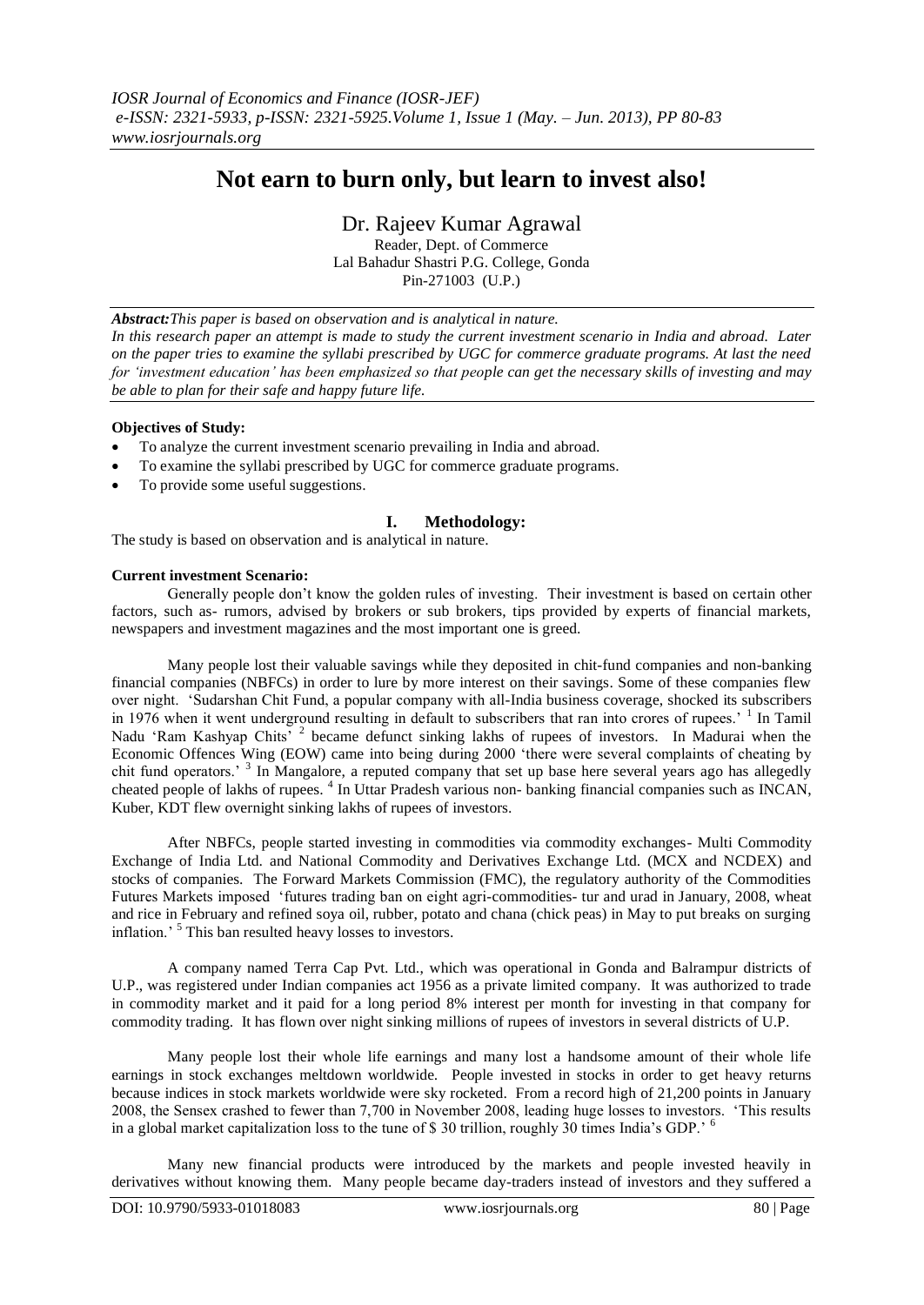lot. People invested in commodities and stocks and its derivatives not only from their savings but also from loan taken from banks, friends, relatives and provident funds etc.

Stock markets are crashing hopes and are taking heavy toll of life and relationships. Look at the following instances: 'A retired government teacher in Moradabad, Shankar Pawa, who had formed a committee which invested around Rs. 1 crore in stocks, killed himself by drinking poison unable to bear the losses...A woman in Ahmedabad is in distress after her husband is talking of deserting her as she lost over Rs. 30 lakh in the market in recent times.'<sup>7</sup> Some reports show that losers are knocking at the doors of psychiatrists in order to get relief of mental illness caused by heavy losses. These examples show that people are illiterate as how to invest.

Education at primary and middle level in India does not provide investment education. National Saving Organization is operating some programs in order to inculcate the saving habits among the students.

Some web sites such as web sites of SEBI, NSE, BSE, AMFI and ICICI etc. provide some material to inform investors but these bits of information are insufficient and scattered.

### **Examination of the syllabi prescribed by UGC for commerce graduate programs:**

The commerce graduate programs have often been perceived fairly strong in fetching jobs in the business-trade-industry sector. Interestingly, owing to invasion of variety of management courses, the employability of commerce graduates was reduced to a great extent earlier. In order to regain lost glory of commerce education as job-getters, UGC has provided new model curricula of commerce programs in 2001. Apart from usual B.Com program five sister specialty streams have been conceived in different root areas of commerce viz. Bachelor of Commerce (Accounting and Finance), Bachelor of Commerce (Marketing), Bachelor of Commerce (International Business), Bachelor of Commerce (Banking and Insurance) and Bachelor of Commerce (E-Commerce). The course structure for these six graduate programs is given below in a statement form:

| S.                 | BC                  | <b>BAF</b>             | <b>BM</b>          | <b>BIB</b>         | <b>BBI</b>         | <b>BEC</b>               |  |  |  |  |
|--------------------|---------------------|------------------------|--------------------|--------------------|--------------------|--------------------------|--|--|--|--|
| No.                |                     |                        |                    |                    |                    |                          |  |  |  |  |
| <b>First Year</b>  |                     |                        |                    |                    |                    |                          |  |  |  |  |
| 1.                 | <b>Business</b>     | <b>Business</b>        | <b>Business</b>    | <b>Business</b>    | <b>Business</b>    | <b>Business</b>          |  |  |  |  |
|                    | Communication       | Communication          | Communication      | Communication      | Communication      | Communication            |  |  |  |  |
| 2.                 | Mathematics         | Mathematics            | Mathematics        | Mathematics        | Mathematics        | Mathematics              |  |  |  |  |
| $\overline{3}$ .   | Financial           | Financial              | Financial          | Financial          | Financial          | Financial                |  |  |  |  |
|                    | Accounting          | Accounting             | Accounting         | Accounting         | Accounting         | Accounting               |  |  |  |  |
| $\overline{4}$ .   | <b>Business</b>     | <b>Business</b>        | <b>Business</b>    | <b>Business</b>    | <b>Business</b>    | <b>Business</b>          |  |  |  |  |
|                    | Regulatory          | Regulatory             | Regulatory         | Regulatory         | Regulatory         | Regulatory               |  |  |  |  |
|                    | Framework           | Framework              | Framework          | Framework          | Framework          | Framework                |  |  |  |  |
| 5.                 | <b>Business</b>     | <b>Business</b>        | <b>Business</b>    | <b>Business</b>    | <b>Business</b>    | <b>Business</b>          |  |  |  |  |
|                    | Economics           | Economics              | Economics          | Economics          | Economics          | Economics                |  |  |  |  |
| 6.                 | <b>Business</b>     | <b>Business</b>        | <b>Business</b>    | <b>Business</b>    | <b>Business</b>    | <b>Business</b>          |  |  |  |  |
|                    | Environment         | Environment            | Environment        | Environment        | Environment        | Environment              |  |  |  |  |
| <b>Second Year</b> |                     |                        |                    |                    |                    |                          |  |  |  |  |
| 1.                 | Corporate           | Corporate              | Corporate          | Corporate          | Corporate          | <b>Business</b>          |  |  |  |  |
|                    | Accounting          | Accounting             | Accounting         | Accounting         | Accounting         | <b>Statistics</b>        |  |  |  |  |
| $\overline{2}$ .   | Company Law         | Company Law            | Company Law        | Company Law        | Company Law        | $\sigma$ f<br>Principles |  |  |  |  |
|                    |                     |                        |                    |                    |                    | Buss. Mgt.               |  |  |  |  |
| 3.                 | <b>Business</b>     | <b>Business</b>        | <b>Business</b>    | <b>Business</b>    | <b>Business</b>    | Company Law              |  |  |  |  |
|                    | <b>Statistics</b>   | <b>Statistics</b>      | <b>Statistics</b>  | <b>Statistics</b>  | <b>Statistics</b>  |                          |  |  |  |  |
| 4.                 | Cost                | <b>Cost Accounting</b> | Cost Accounting    | Cost Accounting    | Cost Accounting    | Cost Accounting          |  |  |  |  |
|                    | Accounting          |                        |                    |                    |                    |                          |  |  |  |  |
| 5 <sub>1</sub>     | Principles<br>of    | Principles<br>of       | Principles<br>of   | Principles<br>of   | Principles<br>of   | Info. Tech. $&$ its      |  |  |  |  |
|                    | Buss. Mgt.          | Buss. Mgt.             | Buss. Mgt.         | Buss. Mgt.         | Buss. Mgt.         | Implications<br>in       |  |  |  |  |
|                    |                     |                        |                    |                    |                    | <b>Business</b>          |  |  |  |  |
| 6.                 | Income Tax          | Income Tax             | <b>Income Tax</b>  | Income Tax         | Income Tax         | Internet & WW            |  |  |  |  |
|                    |                     |                        |                    |                    |                    | Web                      |  |  |  |  |
| 7 <sub>1</sub>     | <b>Fundamentals</b> | Fundamentals of        | Fundamentals of    | Fundamentals of    | Fundamentals of    | Fundamentals of          |  |  |  |  |
|                    | of Entpr'ship       | Entpr'ship             | Entpr'ship         | Entpr'ship         | Entpr'ship         | Entpr'ship               |  |  |  |  |
| <b>Third Year</b>  |                     |                        |                    |                    |                    |                          |  |  |  |  |
| 1.                 | Info. Tech. &       | Info. Tech. & its      | Info. Tech. & its  | Info. Tech. & its  | Info. Tech. & its  | Corporate                |  |  |  |  |
|                    | its Implications    | Implications<br>in     | Implications<br>in | Implications<br>in | Implications<br>in | Accounting               |  |  |  |  |
|                    | in Business         | <b>Business</b>        | <b>Business</b>    | <b>Business</b>    | <b>Business</b>    |                          |  |  |  |  |
| 2.                 | Money<br>and        | Management             | Principles<br>of   | Principles<br>of   | Indian<br>Banking  | Income Tax               |  |  |  |  |
|                    | Financial           | Accounting             | Marketing          | Marketing          | System             |                          |  |  |  |  |

# **Statement Showing Course Structure for Commerce Graduate Programs**

DOI: 10.9790/5933-01018083 www.iosrjournals.org 81 | Page

 $S \cap R$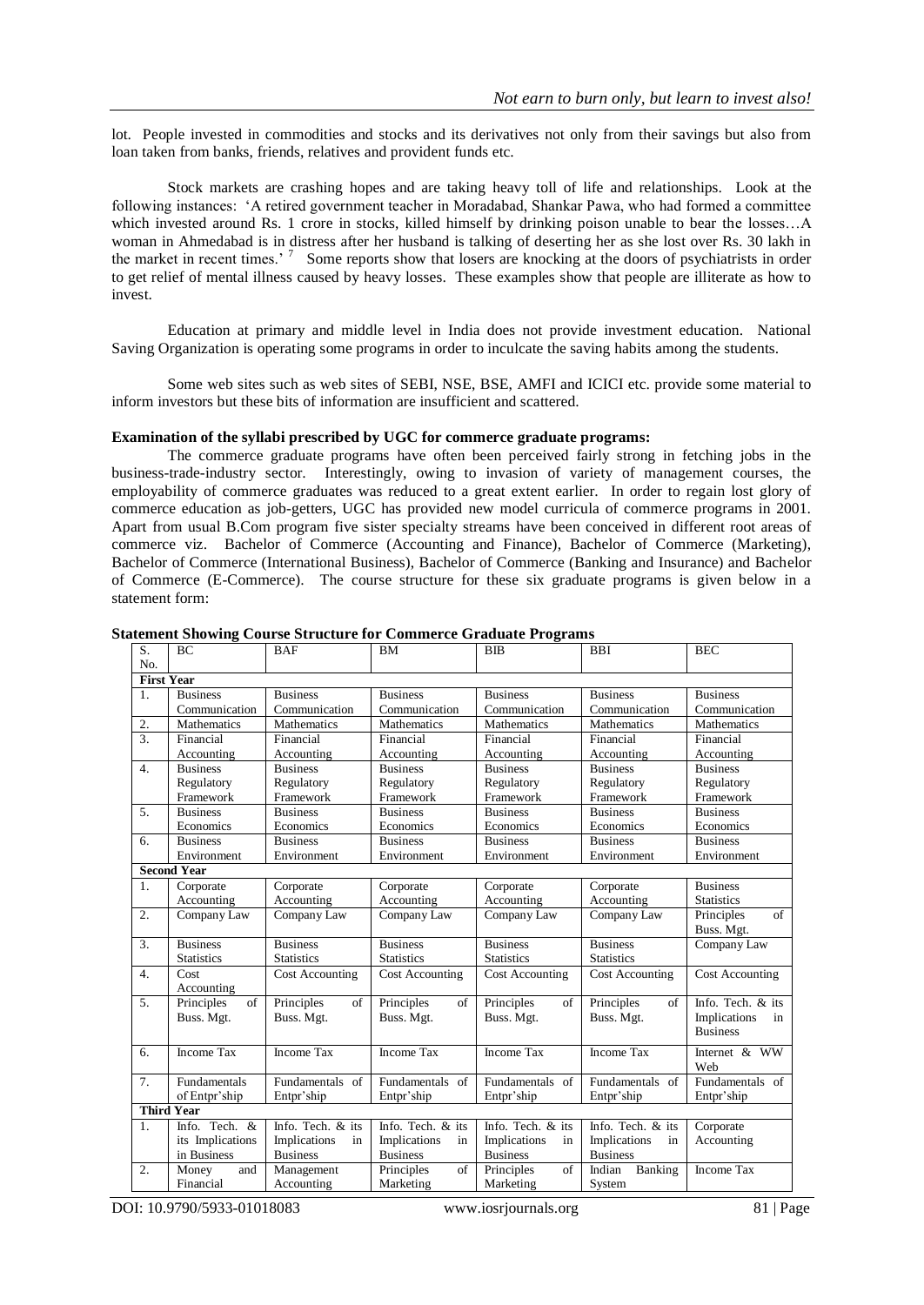|                  | System                  |                                                                          |                          |                             |                 |                       |  |  |  |
|------------------|-------------------------|--------------------------------------------------------------------------|--------------------------|-----------------------------|-----------------|-----------------------|--|--|--|
| 3.               | Management              | Financial                                                                | International            | International               | Fundamentals of | <b>Indirect Taxes</b> |  |  |  |
|                  | Accounting              | Management                                                               | Marketing                | Marketing                   | Insurance       |                       |  |  |  |
| $\overline{4}$ . | Auditing                | Financial Market                                                         | Personal Selling         | International               | Merchant        | Management            |  |  |  |
|                  |                         | Operations                                                               |                          | <b>Business</b>             | &<br>Banking    | Accounting            |  |  |  |
|                  |                         |                                                                          |                          | Environment                 | Financial       |                       |  |  |  |
|                  |                         |                                                                          |                          |                             | <b>Services</b> |                       |  |  |  |
| 5.               | <b>Indirect Taxes</b>   | Indian Financial                                                         | Advertising and          | India's<br>Foreign          | Insurance       | Essentials of         |  |  |  |
|                  |                         | System                                                                   | <b>Sales Promotion</b>   | Trade and Policy            | Management      | E-Commerce            |  |  |  |
| 6.               | Either                  | Security Analysis                                                        | Agriculture<br>and       | Export-Import               | Commercial      | Principles of E-      |  |  |  |
|                  | Comb. $-1$ <sup>*</sup> | Portfolio<br>and                                                         | <b>Rural Marketing</b>   | Procedures<br>$\mathcal{R}$ | Bank            | Marketing             |  |  |  |
|                  | 3.61 & 3.71             | Mgt.                                                                     |                          | Documentation               | Management      |                       |  |  |  |
| 7.               | Оr                      | Financial                                                                | <b>Distribution</b><br>& | International               | Legislative     | Fundamentals of       |  |  |  |
|                  | Comb. $-2^*$            | <b>Statement</b>                                                         | Retailing                | Finance                     | Insurance       | M-Commerce            |  |  |  |
|                  | $3.62 \& 3.72$          | Analysis                                                                 |                          |                             | Framework       |                       |  |  |  |
| 8.               | Оr                      | B.Com (BC) Courses in Comb. 1,11,111,1V                                  |                          |                             |                 |                       |  |  |  |
|                  | Comb. $-3*$             | 1. BC 3.61 Financial Management<br>& BC 3.71 Financial Market Operations |                          |                             |                 |                       |  |  |  |
|                  | 3.63 & 3.73             | 2. BC 3.62 Principles of marketing<br>& BC 3.72 International Marketing  |                          |                             |                 |                       |  |  |  |
| 9.               | Оr                      | 3. BC 3.63 Fundamentals of Insurance<br>& BC 3.73 Indian Banking System  |                          |                             |                 |                       |  |  |  |
|                  | Comb. $-4*$             | & BC 3.74 Essentials of E-Commerce<br>4. BC 3.64 Internet and WW Web     |                          |                             |                 |                       |  |  |  |
|                  | 3.64 & 3.74             |                                                                          |                          |                             |                 |                       |  |  |  |

Source: UGC Model Curriculum, Commerce, University Grants Commission, New Delhi 2001, page 7.

Here: BC= Bachelor of Commerce

BAF=Bachelor of Accounting and Finance

BM= Bachelor of Marketing

BIB= Bachelor of International Business

BBI= Bachelor of Banking and Insurance

BEC= Bachelor of E-Commerce

The critical analysis of the course structure for these six graduate programs reveals that the course structure does not incorporate any paper on 'investing'. In other words the emphasis in commerce education is on 'getting jobs' i.e. we are teaching only 'how to earn'. 'How to save and how to invest' is not the part and parcel of commerce education.

### **Need for Investment Education:**

Ironically, when commerce graduates are not skilled in the art of investing, what will be the level of investment-skill of non-commerce graduates?

Annamaria Lusardi, Professor of Economics at Dartmouth College, US has said that in a society with a modern, fairly complex financial system such as the United States, it's probably not a good sign that more than half of its citizenry can't handle even economic basics. <sup>8</sup> If it so in U.S. what can we expect in a developing country like India?

In India, the era to invest in NSCs, PPFs and endowment life policies in order to save income tax has gone, where financial system has become more complex, the doors are opened for foreign players, income level is rising, 'lack of financial knowledge is being considered as a key road block in the conversion of savings to investment or the movement of funds from bank deposits to equity-linked products.<sup>9</sup>

# **II. Suggestions:**

The need of the hour is to introduce a paper on 'investment' in the curricula of commerce graduate programs i.e. we have to teach not only how to earn but also how to safely invest our savings so that we may be able to plan for our safe and happy retirement.

Moreover, at least some topics, as suggested by Prof. Lusardi, should be taught in high school level also:

- Basics of How markets work
- Time value of money and the working of interest compounding
- The concept of risk and the working of risk diversification and insurance
- Basic accounting
- Rights and responsibilities of consumers